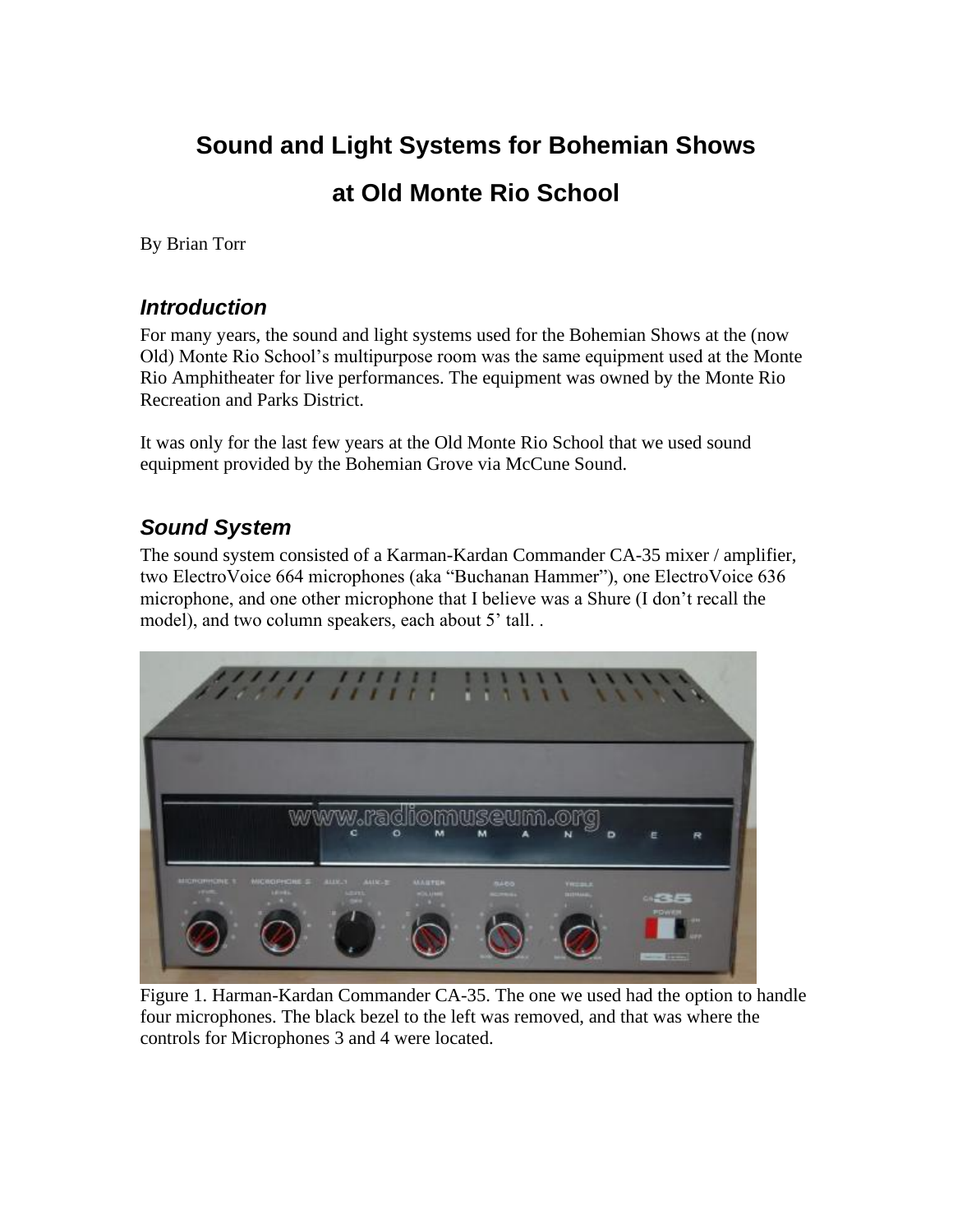

Figure 2. ElectroVoice 664 Microphone. This was a very rugged microphone, built in Buchanan, Michigan, and it was claimed you could pound nails with it, thus it got the nickname "Buchanan Hammer". These appeared on many album covers from the late 1950s to early 1970s.



Figure 3. ElectroVoice 636 SlimAir Microphone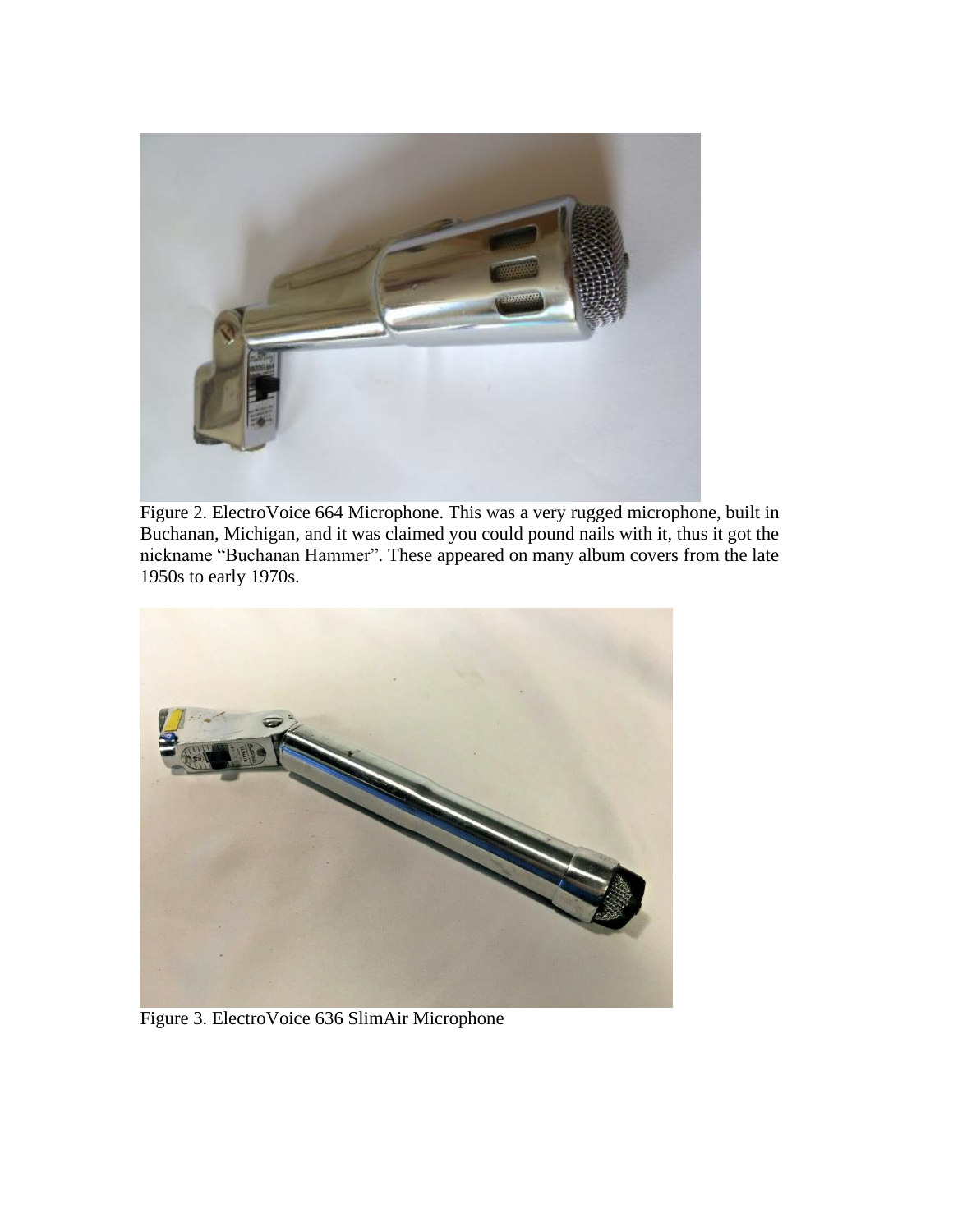## *Lighting System*

The lighting system was entirely home-made by my father, Lee Torr, III, my brothers Michael and Lee, and me. Originally they were used for the amphitheater and consisted of one 8-foot light strip and two 3-foot light strips. The 8-foot strip consisted of eight 100W or 150W spot lights (1200W max total) and the 3-foot strip consisted of three 100W or 150W spot lights (each strip up to 450W max total). .

When used at the amphitheater, the 8 foot strip was used as a foot-light, supported on two 4x4 posts a few feet in front of the stage. The 3 foot strips were hung vertically on the side walls of the stage.

When used for the Bohemian show, the 8-foot strip was hung below the basketball backboard support (the backboard also supported the familiar "Welcome Bohemians" sign after we removed the hoop). The 3-foot strips were hung from the volleyball standards.

We realized that we needed to dim these lights, especially the ones on the 8-foot strip since they were so close to the performers (on at least two occasions, the tuba player hit the lights). So I built a dimmer box. See Figure 4. It consisted of four 600W dimmer controls. Since the 8-foot strip could draw as much as 1200W, I re-wired it so that it had two separate power cords, each powering four lamps, and each connected to a separate dimmer channel.



Figure 4. Dimmer box used at Bohemian Shows at Old Monte Rio School